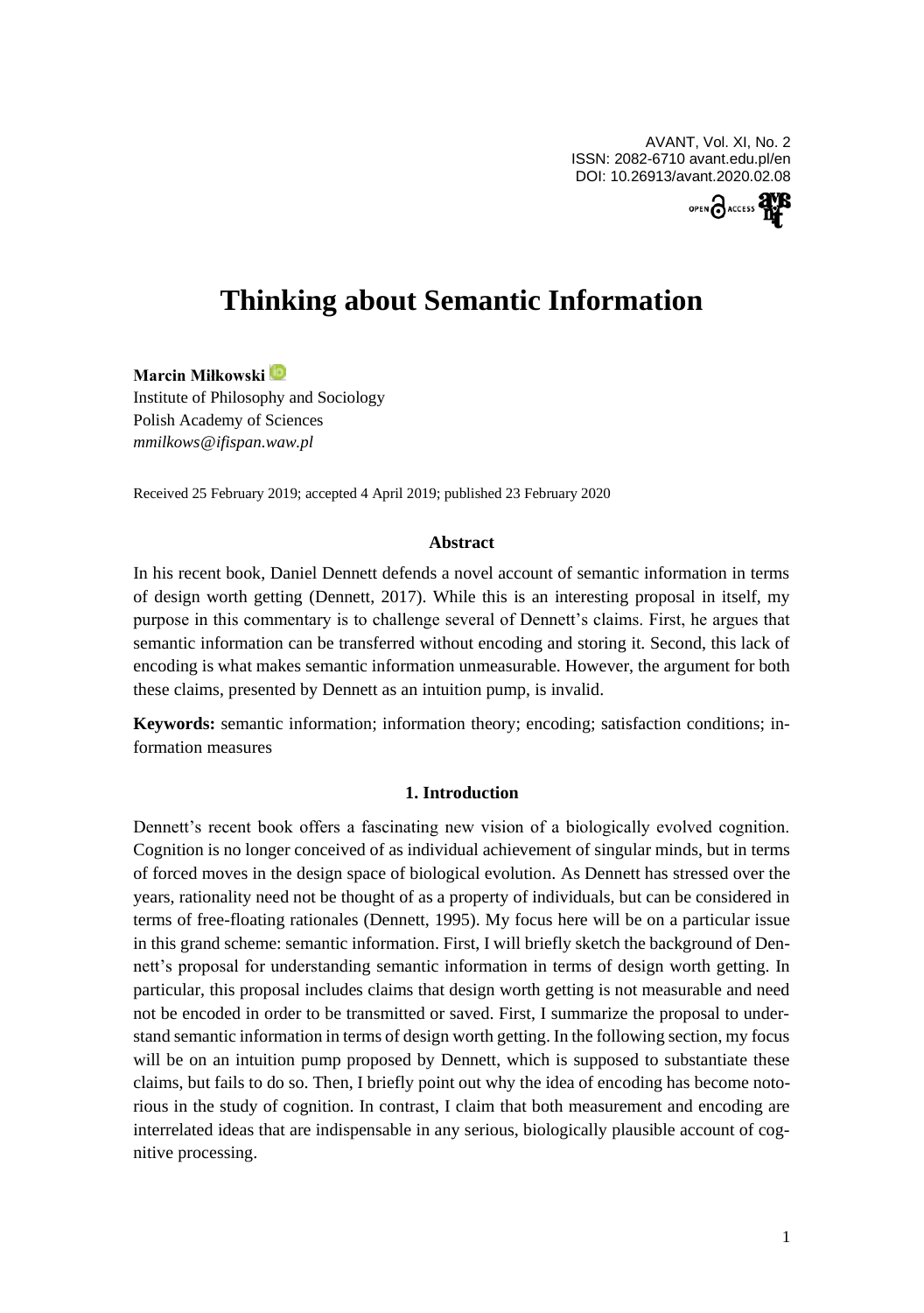# **2. Semantic Information as Design Worth Getting**

To make any account of cognition at least faintly cogent, one should understand how cognition could aim at truth. This is virtually impossible without understanding what semantic information is.

The proposal defended in the book is that semantic information is design worth getting (Dennett, 2017, Chapter 6). Dennett defends the following claims about semantic information:

1. Semantic information is valuable—misinformation and disinformation are either pathologies or parasitic perversions of the default cases.

2. The value of semantic information is receiver-relative and not *measurable* in any nonarbitrary way but can be *confirmed* by empirical testing.

3. The amount of semantic information carried or contained in any delimited episode or item is also not usefully measurable in units but roughly comparable in local circumstances. 4. Semantic information need not be encoded to be transmitted or saved (Dennett, 2017, p. 128).

The issue of whether semantic information is inherently valuable is interesting in its own regard but I will set it aside for the purposes of the current discussion. I will deny claims 3 and 4 above because the argument that is supposed to justify them is invalid. Moreover, it seems *prima facie* impossible to defend. Let me elucidate.

One of the tasks of a theory of semantic information is to specify what it takes for information to be *about* something. To understand this task, it is helpful to contrast it with what the mathematical theory of information is supposed to provide. Shannon stressed that semantic aspects of information are irrelevant for his theory (Shannon, 1948). At the same time, the fact that the purpose of Shannon's theory is to solve the fundamental communication problem—that of "reproducing at one point either exactly or approximately a message selected at another point"—does not imply that Shannon's information does not carry any information about anything. Obviously, if it did not carry information about anything, nobody would be in the business of communicating it. The question is whether Shannon's theory of information is able to elucidate semantic aspects of information.

To answer this question, one must precisely understand what is meant by 'semantic aspects of information'. Floridi's introductory text provides the following answer: "When data are well formed and meaningful, the result is also known as semantic content" (Floridi, 2010, p. 34). While Floridi subsequently distinguishes two kinds of semantic information, instructional and factual, the notion of meaning remains somewhat unclear. But it seems that Floridi's account relies on the idea of satisfaction conditions: namely, information has semantic contents if and only if it can be satisfied, either as instruction (followed by some system) or as factual claim (thus, truth-evaluable). Thus understood, semantic information is meaningful, or satisfiable information. The task of a theory that elucidates this notion is to specify what makes a vehicle of information to have satisfaction conditions.

Some analyze semantic information in an action-oriented way rather than in terms of satisfaction conditions. For example, meaning was analyzed by Donald M. MacKay, one of Dennett's heroes of the nearly forgotten cybernetic past, in terms of dispositions to act: "meaning of a message can be defined very simply as its selective function on the range of the recipient's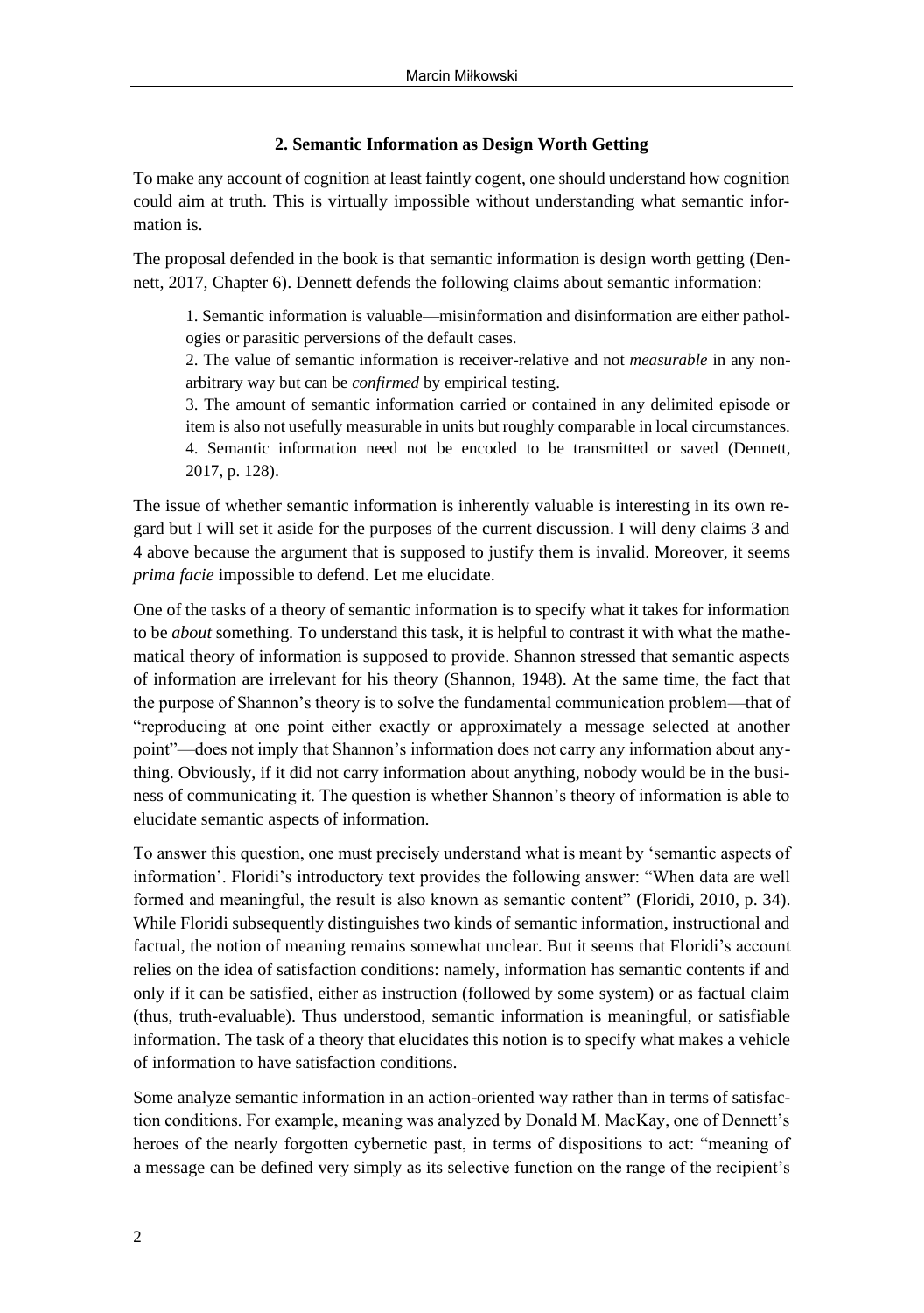states of conditional readiness for goal-directed activity; so that the meaning of a message to you is its selective function on the range of your states of conditional readiness" (MacKay, 1969, p. 24). Thus, whenever a physical system responds to a state of a vehicle of information by changing its readiness to act, which is reducible to changing its conditional probabilities of further action, then this vehicle of information is meaningful. Interestingly, this means that it takes very little to have semantic information in this sense. Any communication channel in Shannon's sense, whenever it includes a receiver that is capable of anything in response to messages it receives, contains meaningful information in MacKay's sense. The bar for semantic information is quite low, it seems, as this kind of information does not involve truth or satisfaction conditions, at least not in any straightforward way. This idea seems to recur in contemporary attempts to bring together information and autonomous systems: as long as a dynamical system is in the business of maintaining its existence, the information it receives could be thought to be semantic if it contributes to this task (Kolchinsky & Wolpert, 2018).

Dennett's proposal seems to be clearly in this latter, action-oriented tradition. Instead of focusing on how information could have satisfaction conditions, he is concerned with the question of how it is used and what makes it valuable. But the latter question is unlikely to be complete without actually providing a theory of aboutness of information (in terms of its satisfaction conditions or otherwise), however daunting this task might be. Regardless, the crux of the problem of defending an account of semantic information is that it must start somewhere. Given that information is already well-understood in non-semantic terms, the general agreement is that an account of semantic information must start with non-semantic information.

And herein lies trouble for Dennett. One cannot speak of non-semantic information without speaking of encoding. One implies the other. There is no reasonable or workable notion of non-semantic information that is measure-free. The whole purpose of devising the mathematical theory of communication was, after all, to measure information. So, at least *prima facie*, it seems that Dennett wants to claim that semantic aspects of information somehow make it no longer measurable, at least not in its semantic part, and that it is encoding-free.

To reiterate, the problem of devising a theory of semantic information is to start with a respectable theory of non-semantic information and provide a clear account of what makes it semantic. But respectable theories of non-semantic information are based on the idea of encoding, and they provide ways to measure information. This is true of Shannon's notion of information, but it is equally true of an even more primitive notion: structural information (or *logon* information, to use Gabor's (1946) terminology), which can be specified without the notions of a sender, channel, receiver and probability distributions of messages, which are required for Shannon's theory (but note that both are frequently confused, in particular by philosophers; cf. Harms (1998)). Arguably, Gabor's notion constitutes the minimal notion of information. Its measure could be defined in several equivalent ways, as logical dimensionality of vehicles of any form, minimum equivalent number of independent features which must be specified, or simply the number of degrees of freedom of a vehicle (MacKay, 1969). The logical dimensionality of X is the number of yes/no questions one must ask to fully describe X. It is, hopefully, clear that structural information is defined in a way that makes it measurable: we have to establish the number of degrees of freedom of a vehicle, or establish the total number of questions that must be asked in order to describe the vehicle's possible states. Moreover,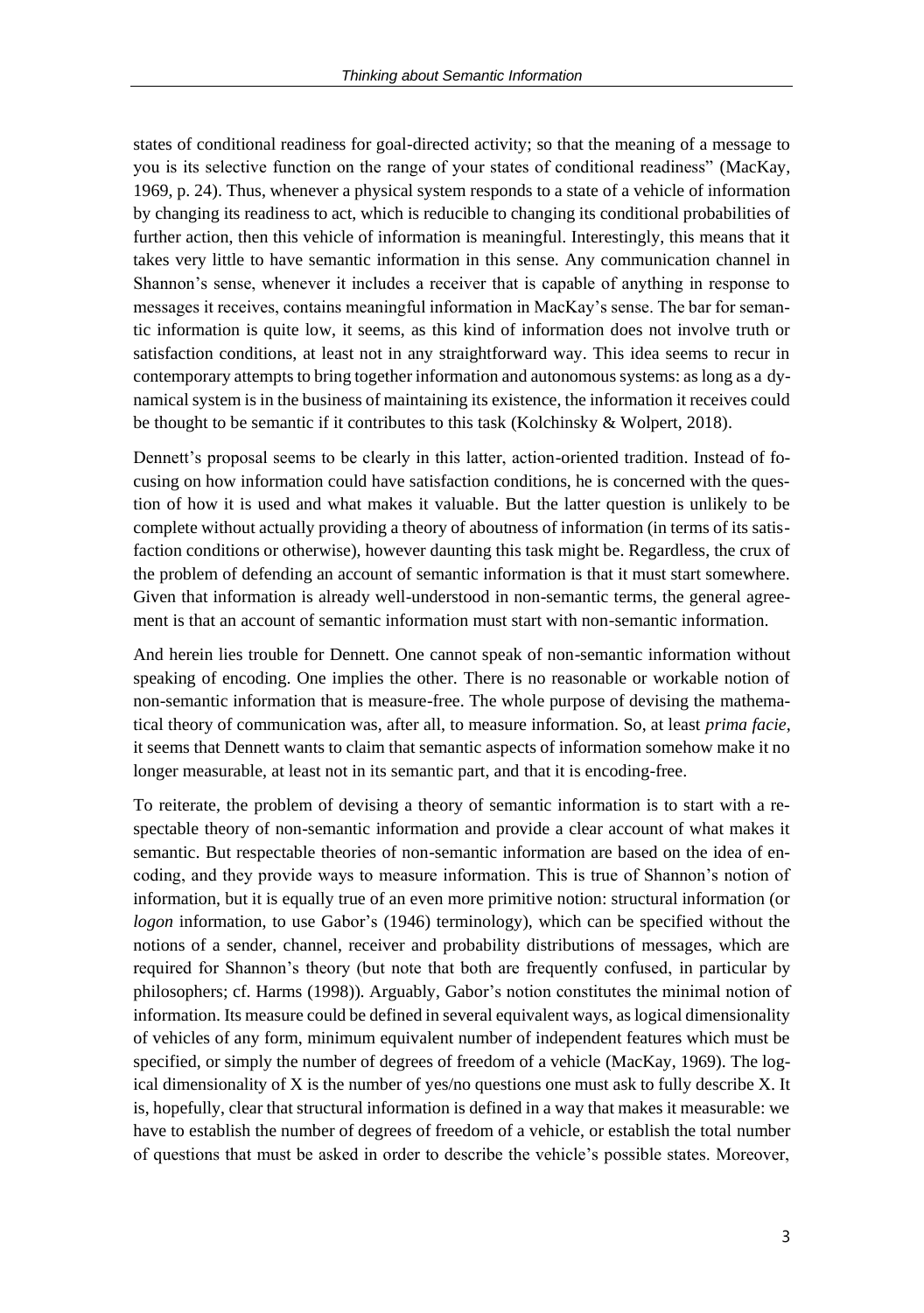the level of degrees of freedom is equated here with the number of symbols in the physical encoding. No wonder that semantic theories of information usually assume that it is encoded and measurable. Thus, Dennett owes us an argument to show why his notion of semantic information is both independent of encoding and non-measurable.

## **3. Jacques, Sherlock, Tom, and Boris share the same truth, or do they?**

To establish that semantic information does not require encoding and is not apt for measurement, Dennett presents the following intuition pump:

Jacques shoots his uncle dead in Trafalgar Square and is apprehended on the spot by Sherlock. Tom reads about it in the *Guardian* and Boris learns of it in *Pravda*. Now Jacques, Sherlock, Tom, and Boris have had remarkably different experiences, but there is one thing they share: semantic information to the effect that a Frenchman has committed a murder in Trafalgar Square. They did not all *say* this, not even "to themselves"; *that proposition* did not, we can suppose, "occur to" any of them, and even if it had, it would have had very different import for Jacques, Sherlock, Tom, and Boris. They share no encoding, but they do share semantic information (Dennett, 2017, pp. 112–113).

This story is supposed to establish the following claim: that Jacques, Sherlock, Tom, and Boris share the same piece of semantic information without sharing the same encoding. Interestingly, in his first book, *Content and Consciousness*, Dennett bluntly denied that multiple agents could easily share the *same* semantic information, and relied on MacKay's account of meaning, which is receiver-relative, not absolute (Dennett, 1969, Chapter X). Even the example of crosslinguistic communication is similar:

Both speaker and hearer must share relevant knowledge for communication to occur. There is more to this than the fact that if I attempt to communicate in English with a person who speaks no English, I will not succeed in producing in him information similar to mine at all. Even if the hearer is English, he must also have much the same background of information on the subject of discussion as I have (Dennett, 1969, p. 188).

So, according to Dennett's claims in *Content and Consciousness*, Jacques, Sherlock, Tom, and Boris have only *similar* information, but they clearly have diverging background information. Moreover, the effects of information most likely differ for all four. Jacques, if psychopathic, could enjoy killing his uncle and cry with joy when thinking about it. Sherlock apprehends him when he sees Jacques red-handed. Tom may think that Brexit should happen to stop these darn Frenchmen from coming to Trafalgar Square, and Boris could marvel about the demise of Western civilization that only the Communist Party could salvage. For an action-based definition of meaning, such as MacKay's, the same event, perceived and reported in various languages, has quite different semantic effects (which is what Dennett seems to imply in his story).

In his new account, to claim that they still share the same information, Dennett points out that there is something that they all share: "that a Frenchman has committed a murder in Trafalgar Square" (note that this is not necessarily contradictory with his previous account: after all, similarity of semantic information may involve some common features). Let's suppose indeed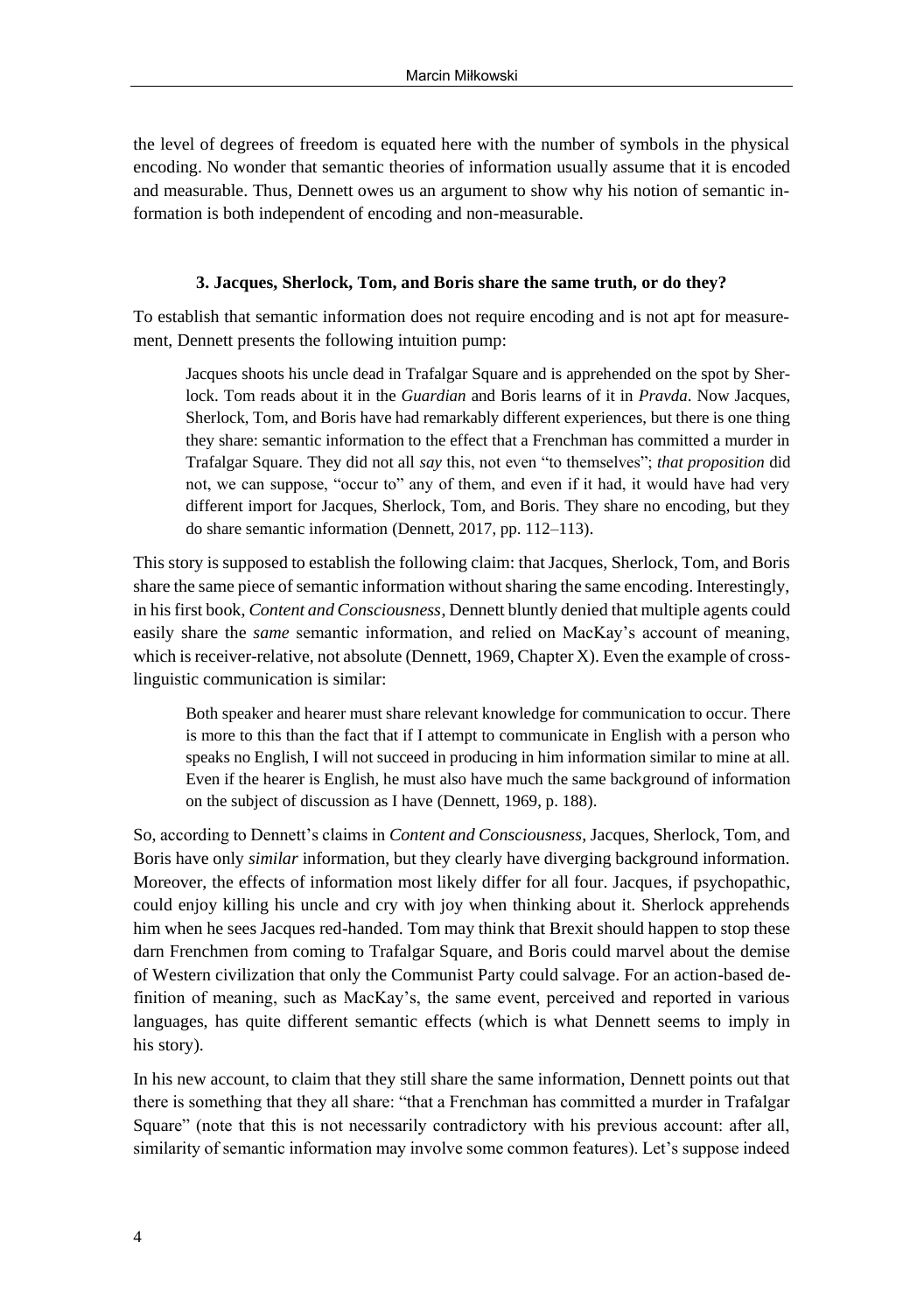that Sherlock knows that Jacques is French (Tom and Boris may guess it from his name). The best way to elucidate Dennett's claim would be to say that they could entertain a thought whose conditions of satisfaction are such that a Frenchman has committed a murder in Trafalgar Square. The problem is that Dennett's account of semantic information does not provide the account of satisfaction conditions, so the point of the intuition pump is difficult to justify using merely his own take on semantic information. But let's suppose we could appeal to some other account of satisfaction conditions, in terms of indication, local natural information, or structural similarity, for example (Miłkowski, 2015).

These four people could share the same piece of information with the same satisfaction conditions without sharing the same encoding, as long as differing pieces of information simply have the same satisfaction conditions. This is very easy to achieve. For example, all logical truths have the same satisfaction conditions (as they are always true), although their vehicles are different. And it's easy to point out that there are multiple ways of describing any state of affairs, which means that this point is not limited to logical truths, but also covers contingent statements. So, certainly, Tom and Boris could have the same semantic information and differing encoding thereof. The same proposition need not be shared. What is important is that the satisfaction conditions of some of their mental representations be the same.

But this means that the intuition pump hardly justifies Dennett's claim that semantic information "need not be encoded to be transmitted or saved". It only implies that differing pieces of information can be semantically satisfied in the same conditions, while being formed in differing ways, or encoded in differing ways. As Floridi makes clear in his definition, semantic information is a kind of *well-formed* data. In other words, semantic information cannot float free of its encoding. Dennett's intuition pump is not enough to show that it could.

We might be tempted to think that all there is to sharing semantic information is simply some kind of intentional ascription of beliefs to intentional systems. And since beliefs are merely ascribed in the intentional stance (Dennett, 1987), they need not have any encoding in Jacques, Sherlock and so on. Voilà! There is no straightforward connection between intentionality and internal cognitive states in Dennett's account, right?

Not so quick. The explanatory buck does not stop at intentionality. To causally explain why all four could have the same belief—that a Frenchman killed his uncle in Trafalgar Square we would have to focus on the cognitive processing that they were involved in. Dennett's account of intentional stance does not deny this at all. It does not obviate the need to use the design stance in order to elucidate functionality, or the physical stance to explain physical facts.

Obviously, the amount of cognitive processing caused by linguistic utterances (in Tom's and Boris's case), action-monitoring (in Jacques), or perception (in Sherlock's case) is difficult to establish in an ecologically valid fashion right now. But we should not be deluded into thinking that it does not require processing physical vehicles of information by the fact that a fair amount of linguistic processing happens without our explicit knowing. Thus, it could also be the case that inferential processes caused by linguistic utterances lead Tom and Boris to infer that Jacques is French, for example. It is very difficult to see what one could mean that they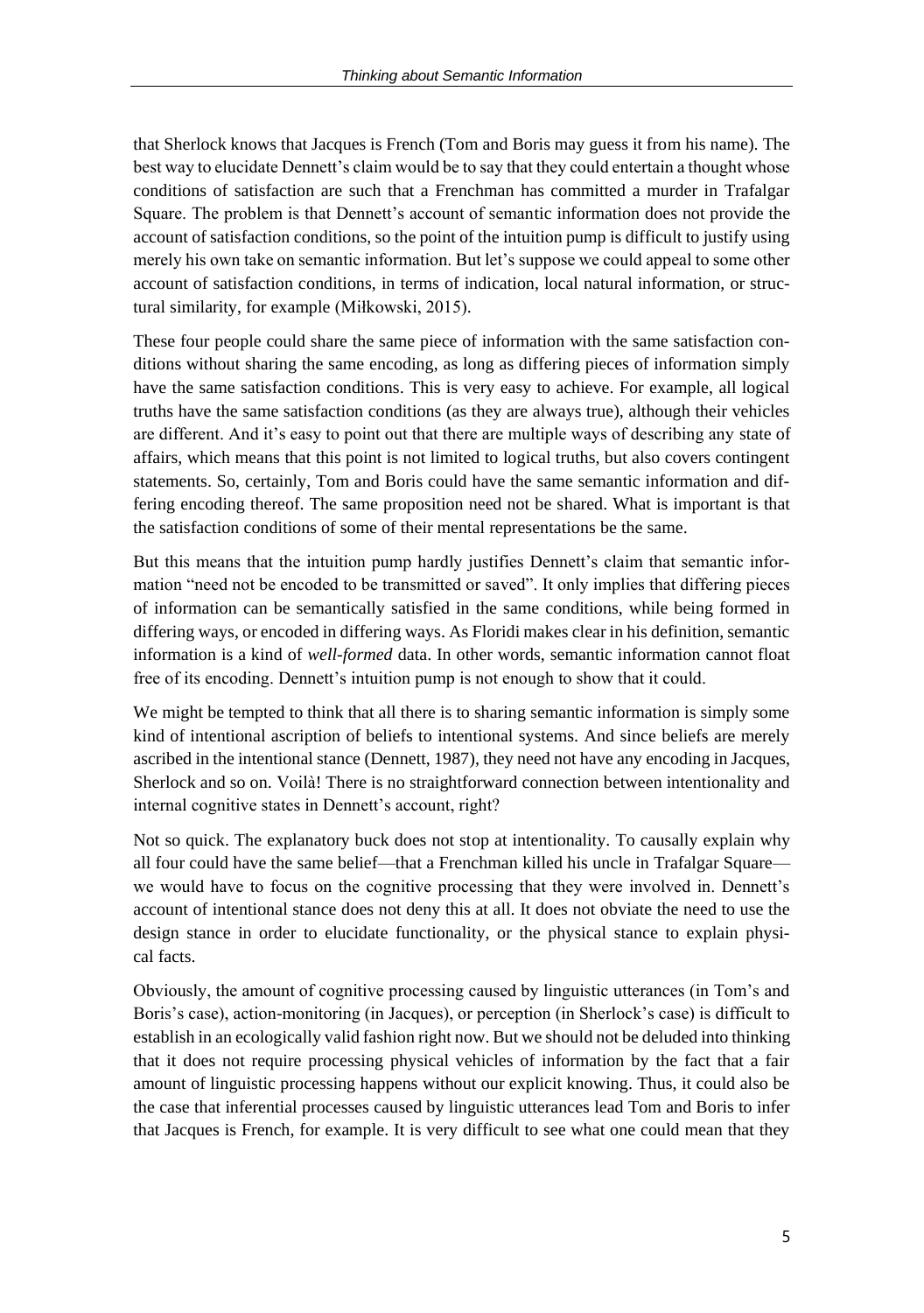understand an utterance written in their native languages without presupposing that this utterance is read, which requires them to be involved in perceptually decoding the alphabetic writing, either Latin or Cyrillic, and mapping those into complete words, then these into complete sentences etc., which is itself a very complicated process that can be disrupted in a number of ways (Dehaene, 2009).

All the steps of the process of reading rely on processing physical vehicles of information in particular locations of the brain, including areas responsible for so-called visual word form area (VWFA, which need not be at all strictly visual; cf. (Siuda-Krzywicka et al., 2016)). To summarize, the mere fact that we do not usually have to mention these cognitive operations in order to understand a simple story about a Frenchman killing his uncle does not necessarily mean that they do not happen. The intuition pump is simply misleading in this regard. For all we know, these operations must occur for the story to hold true, and they require information to be physically encoded. If it had not been physically encoded, it would not exist.

And if this information is encoded, then it could be measured in multiple ways. The simplest one is just to count the number of symbols in the encoding (the logical depth of the message, or the number of degrees of freedom).

Let me, then, summarize what Dennett's intuition pump could establish. It points out that one could have differing pieces of semantic information, whose satisfaction conditions could be, to some extent, the same. Namely, Jacques, Sherlock, Tom, and Boris entertain thoughts which would be false if no Frenchman killed his uncle in Trafalgar Square. But the intuition pump does not require us to think that semantic information could be transmitted or saved without being encoded.

### **4. Encoding and measuring semantic information**

Let me put Dennett's account in a larger context. At first glance, the idea that one could have truth without encoding it seems to violate a very basic assumption of all semiotics, namely that signs have vehicles. To say that one could have a true propositional sign that does not have any vehicle is to commit a straightforward contradiction. Signs have vehicles by definition. Moreover, for any physicalist, vehicles are physical.

While codes and encoding are criticized as wrong-headed ways of thinking about cognition and the brain (Bickhard, 1993; Brette, 2019), these criticisms stem from a certain misapprehension of what encoding is supposed to do and how it relates to an old idea of the correspondence theory of truth. The major criticism of applying the notion of encoding to cognitive representation is that encoding, as they say, cannot supply the meaning of representation, which must come from elsewhere. Critics seem to imply that meaning has to be established first, before it is ever encoded. This is not exactly true, and such projects as distributional semantics in linguistics or s-vector semantics (Isaac, 2017; Shea, Godfrey-Smith, & Cao, 2018; Skyrms, 2010) attest that mere connections between vehicles of information could be meaningful, even if they cannot fully determine the referential aspect of meaning. But most basically, a simple mapping, whether in the case of simple indicators or structured representations, between a physical vehicle of information and its reference, can be cognitively used by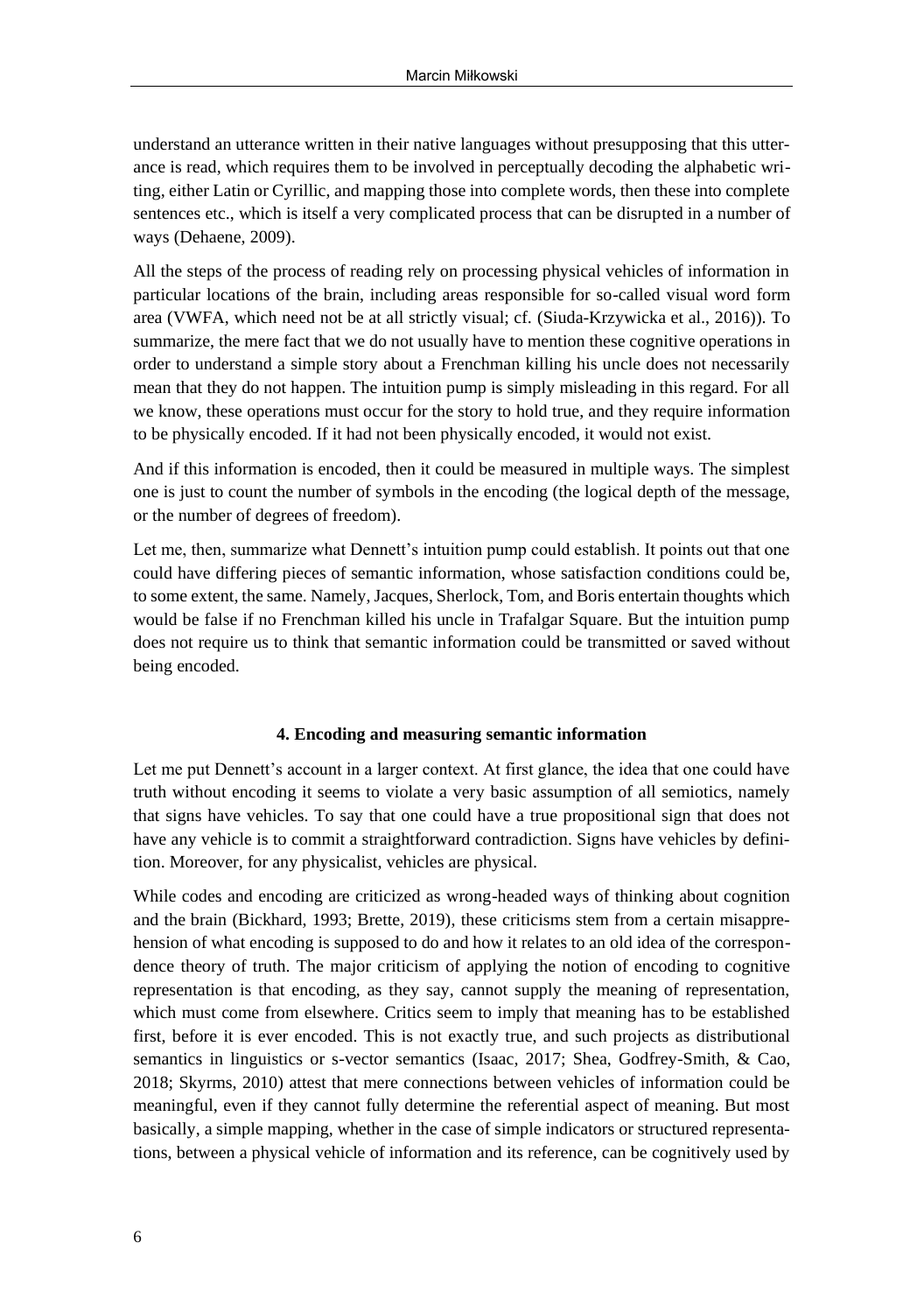us only if we also know how to find structure in the referential domain. In other words, an idea that a proposition encodes reality requires that we are able to treat reality at least somewhat like an information vehicle.

This may seem like an absurd idea. But there have already been ambitious projects to understand carving reality at informational joints in a fully naturalized way, without presupposing a God's-eye-view on reality, with neatly delineated and labeled kinds and individuals. Nonetheless, it is not a coincidence that Tarski denied that his approach to truth could be easily extended to cover natural language (White & Tarski, 1987); not only natural languages give rise to unavoidable paradoxes but they also are extremely difficult to analyze in terms of what satisfies their constituent expressions, which, in contrast, can be done axiomatically for a formal system. For formal systems, we surely understand what correspondence theory of truth may be like. The problem is how to go from formal systems to sub-personal representations, conscious thought, and natural language. The promise of naturalistic accounts of semantic information is that they could supply the solution to this problem.

The core assumption of Dretske's account of semantic information (Dretske, 1982) and of situation theoretic framework (Israel & Perry, 1990) is that objective information is currently available. This makes it easy for them to talk of how information could be true of structured reality. Satisfaction conditions are then simple to define in objective terms. This is, of course, difficult for pragmatists and constructivists to swallow, as the whole project of finding physical information smacks of objective meaning as existing "out there". But naturalized semantic information does not require that we ignore biological agency. If we look at these projects not as *opposed* to but *complementary* to attempts to see biological agency in the world, then it is easy to see that any attempt to understand it has to, sooner or later, refer to control theory. And there is a well-known result in control theory, the good regulator theorem (Conant & Ashby, 1970), which states that the optimal regulator contains an isomorphic model of what it controls. This, surely, presupposes that the plant (as control theory calls the controlled entity) has some structure, to which the model may be isomorphic. (Note that there could be non-optimal regulators, whose models are not as detailed or more detailed). In other words, we have to find ways to find causally relevant structure in controllers and plants in order to use control theory. If we do not assume this much, we cannot really use control theory. And without control theory (or something equivalent to it), what can we state about agency? Not much. And what we will state will not even be remotely as precise.

It suffices to ascertain a certain structure in a physical vehicle to establish that (structural) information is encoded by it. Whether the structure is continuous or not, we can always measure the structural information content (the number of logons) in the physical media. For control systems, the only structural information that counts is that which is causally relevant for the functioning of such systems. And having defined encoding as causally involved in the structure of a control system, we can then apply control theory to our system.

MacKay was onto something: there is a connection between information and control, and this connection was brought to the fore by Conant and Ashby in their somewhat obscure and diffi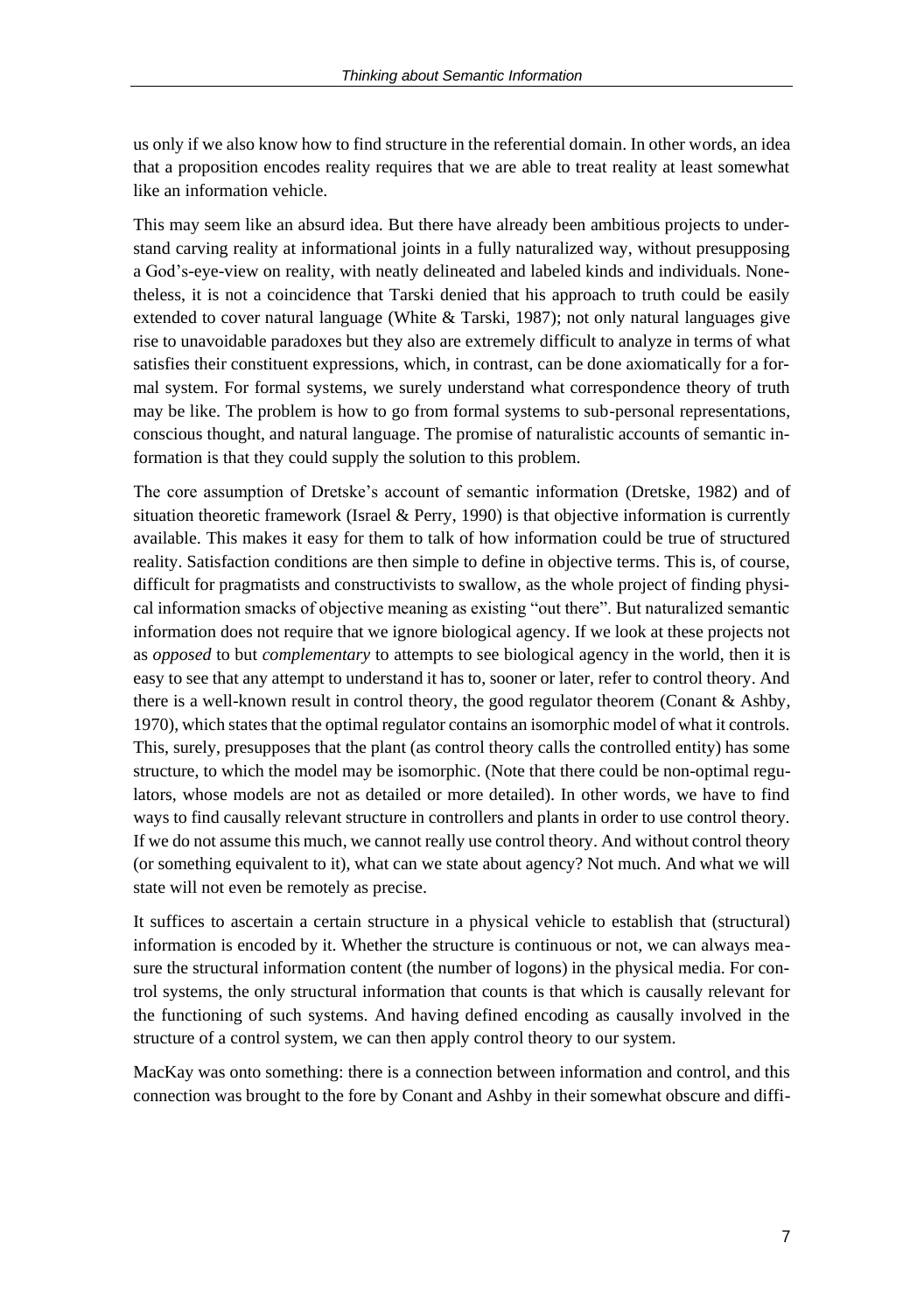cult treatment of this problem.<sup>1</sup> Rejecting the idea of encoding is then simply premature. The costs of such a rejection are rather prohibitive.

But as soon as we get some encoding, we may begin to think of measuring information. Still, the problem of measuring semantic information remains difficult. One could follow Gabor and measure information in terms of its logical depth, but it does not track the semantic aspect of information, just its structure. One could also try to measure the logical depth of the information's satisfaction conditions. Alternatively, could follow Carnap and Bar-Hillel, and measure the information yield of a statement within a given language in terms of the set of possible states it rules out and a logical probability space over those states (D'Alfonso, 2011). Some even argue that a fair amount of our intuition about informativeness of a message is already present in Shannon's entropy (Isaac, 2017), sometimes connected with the idea of autonomous dynamical systems (Kolchinsky & Wolpert, 2018).

These are serious projects and should not be too easily dismissed. While, today, information theorists are (fortunately!) not so eager, as they were in the 1960s or 1970s, to estimate the informational capacity of the brain, at the end of the day we have to get around to quantitative approaches to mental functioning. This is also why measuring consciousness is one of the most important successes in the recent history of the scientific study of consciousness (Boly et al., 2013; Seth, Dienes, Cleeremans, Overgaard, & Pessoa, 2008). Without it, all experimental work cannot simply disconfirm strict theoretical predictions.

# **5. Conclusion**

Dennett's idea of semantic information as design worth getting is surely interesting, and it would be fruitful to see how similar it is to new accounts of functional information (Fresco, Ginsburg, & Jablonka, 2018). But his argument fails to establish that design worth getting floats free from any encoding. And as soon one has to talk of encoding, one can talk of measurement.

In this commentary, my aim was to provide an alternative analysis of the intuition pump used by Dennett. All it does is point out that information could be encoded in various ways and retain the same satisfaction conditions. This is hardly news, and cannot substantiate Dennett's strong claims of independence of semantic information of encoding. Semantic information is always encoded and thereby its measures are definable.

<sup>&</sup>lt;sup>1</sup> One thing that could escape one's attention, when reading their paper, is for example that the plant need not contain anything external to a control system (no external feedback loop is required), thus control may be limited to the endogenous dynamics of a physical system. The good regulator theorem does not establish the necessity for representations of external reality for any controller. It only establishes it for systems whose plant is defined in such a way as to encompass that part of reality.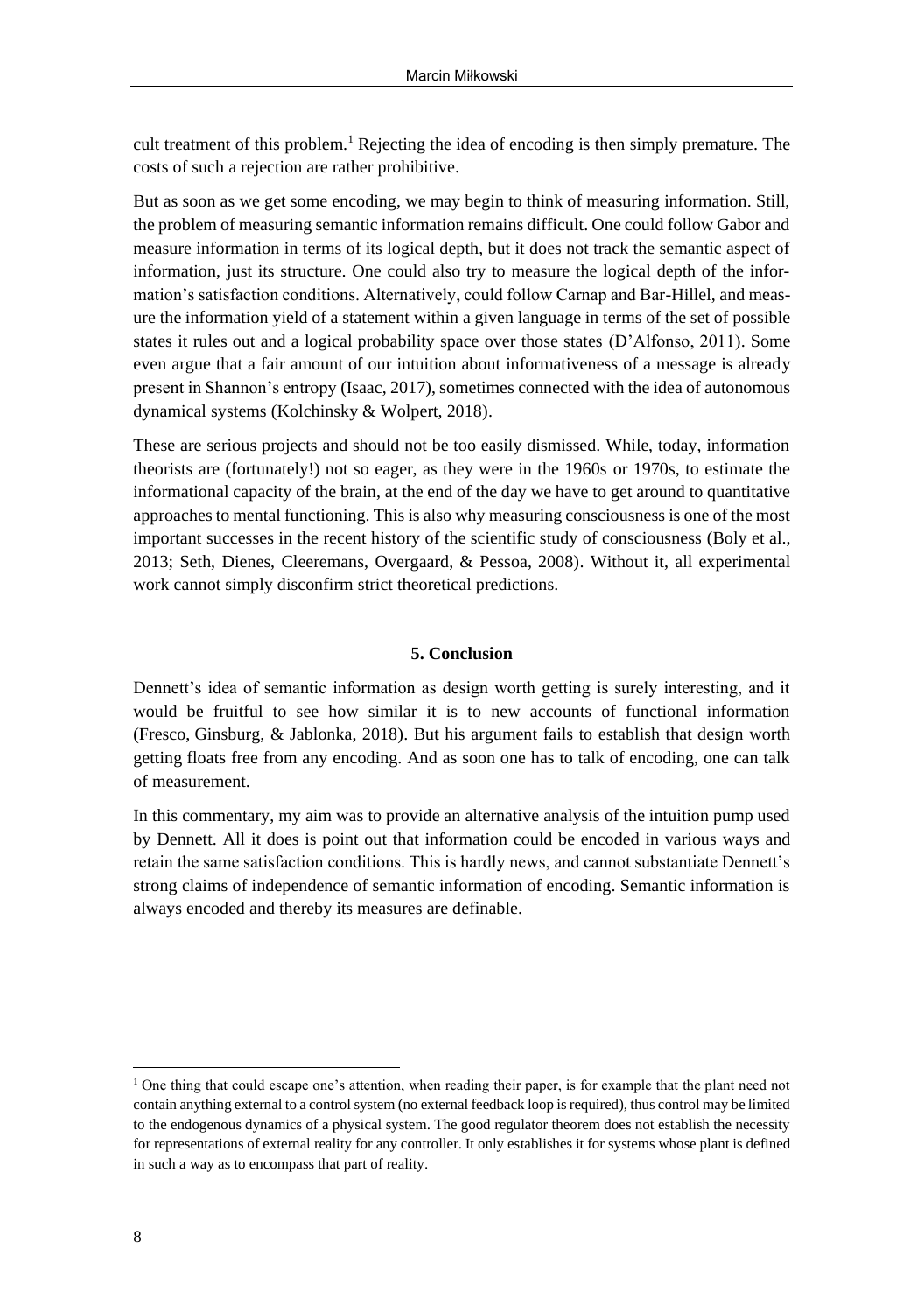### **Acknowledgements**

I wish to thank Paweł Gładziejewski, Tomasz Korbak, and Michał Piekarski for their helpful comments on the draft of this contribution. The work on this commentary was funded by a National Science Centre (Poland) research grant under the decision DEC-2014/14/E/HS1/00803.

### **References**

- Bickhard, M. H. (1993). Representational content in humans and machines. *Journal of Experimental & Theoretical Artificial Intelligence*, *5*(4), 285–333. doi: 10.1080/09528139308953775
- Boly, M., Seth, A. K., Wilke, M., Ingmundson, P., Baars, B. J., Laureys, S., … Tsuchiya, N. (2013). Consciousness in humans and non-human animals: Recent advances and future directions. *Frontiers in Psychology*, *4*. doi: 10.3389/fpsyg.2013.00625
- Brette, R. (2019). Is coding a relevant metaphor for the brain? *Behavioral and Brain Sciences*, *42*, E215. doi: 10.1017/S0140525X19000049
- Conant, R. C., & Ashby, W. R. (1970). Every good regulator of a system must be a model of that system. *International Journal of Systems Science*, *1*(2), 89–97. doi: 10.1080/00207727008920220
- D'Alfonso, S. (2011). On Quantifying Semantic Information. *Information*, *2*(1), 61–101. doi: 10.3390/info2010061
- Dehaene, S. (2009). *Reading in the Brain: The New Science of How We Read*. Penguin.
- Dennett, D. C. (1969). *Content and Consciousness*. London: Routledge and Kegan Paul.
- Dennett, D. C. (1987). *The Intentional Stance*. Cambridge, Mass.: MIT Press.
- Dennett, D. C. (1995). *Darwin's dangerous idea: Evolution and the meanings of life*. New York: Simon & Schuster.
- Dennett, D. C. (2017). *From bacteria to Bach and back: The evolution of minds*. London: Allen Lane.
- Dretske, F. I. (1982). *Knowledge and the Flow of Information* (2nd ed.). Cambridge, Mass.: MIT Press.
- Floridi, L. (2010). *Information: A very short introduction*. Oxford: Oxford University Press.
- Fresco, N., Ginsburg, S., & Jablonka, E. (2018). Functional Information: A Graded Taxonomy of Difference Makers. *Review of Philosophy and Psychology*. doi: 10.1007/s13164-018-0410-7
- Gabor, D. (1946). Theory of communication. Part 1: The analysis of information. *Journal of the Institution of Electrical Engineers - Part III: Radio and Communication Engineering*, *93*(26), 429–441. doi: 10.1049/ji-3-2.1946.0074
- Harms, W. F. (1998). The Use of Information Theory in Epistemology. *Philosophy of Science*, *65*(3), 472–501. doi: 10.1086/392657
- Isaac, A. M. C. (2017). The Semantics Latent in Shannon Information. *The British Journal for the Philosophy of Science*. doi: 10.1093/bjps/axx029